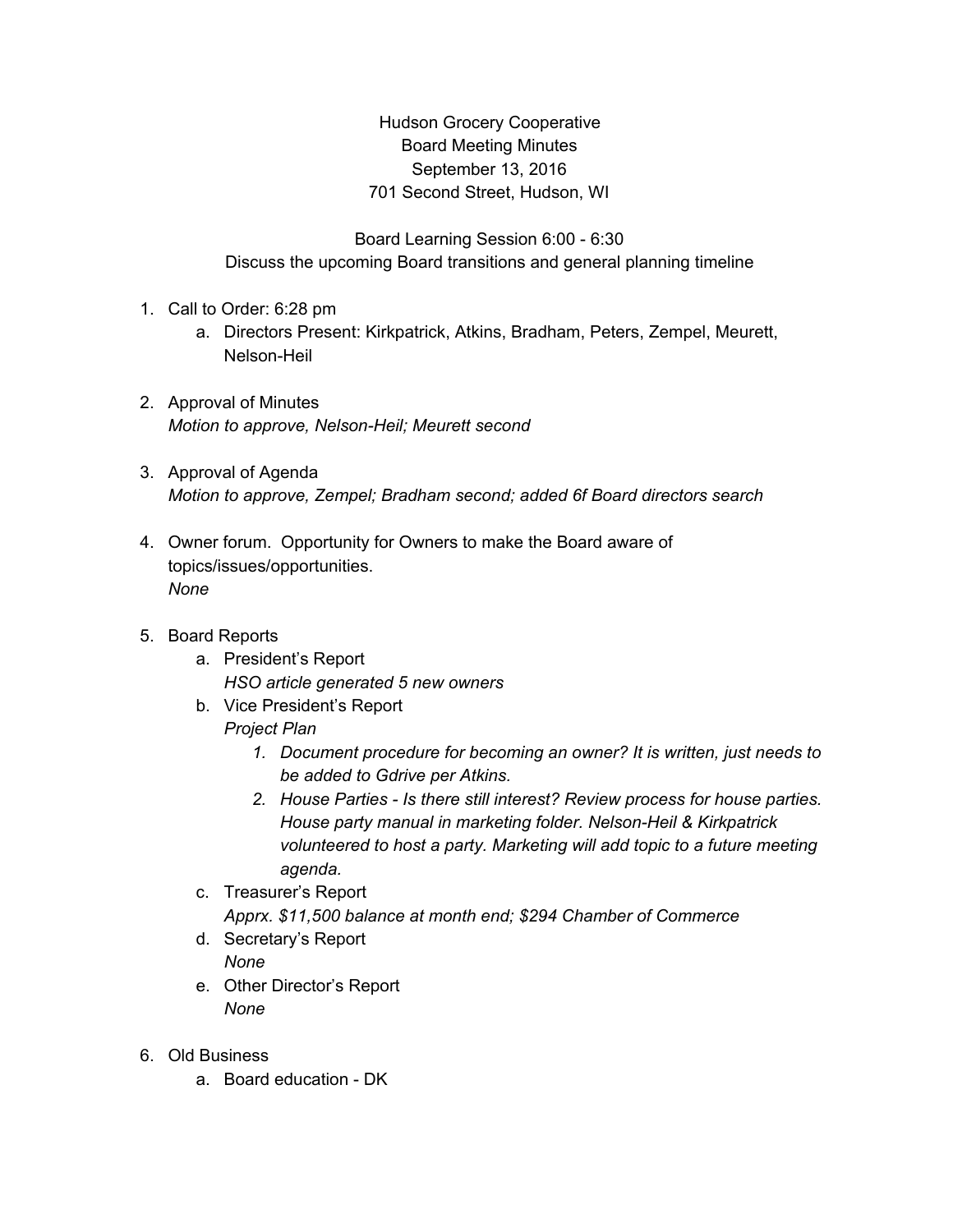*CBL 101, Sept 24 Conference Table of Contents -- Zempel, Meurett, Nelson-Heil, Peters attending*

- b. Use of Google Doc calendar DK *Need to send calendar request to Hudsongrocerycoop@gmail.com to be given permission to view calendar. Document with steps provided.*
- c. Chamber member directory/meetings CZ *Chamber of Commerce has gone to an online system. Zempel has password to access site. Marketing will be primary contact for content. Zempel going to Chamber 101 and will bring back information to board. Atkins remains billing contact. Zempel will add Meurett, Nelson-Heil, Peters to Chamber emails.*
- d. Annual Meeting update DK *Nov. 15 Phipps Center, 6 pm social, 6:45 pm meeting; Send photos to Kirkpatrick for inclusion in slide show; Volunteers will need to be identified; Postcard notification of meeting to owners will be handled by Steering Committee; New directors will be elected at meeting; Annual reports from all of the committees. Combination annual and new member meeting. OVC will handle the logistics of the meeting and Marketing will handle communication of the event. FAQ.*
- e. Board/committee goal and budget development timelines DK *Motion that committees create workable budget and goals to get us through June 2017. Committees will bring annual goals and budget requests to the Board of Directors meeting in October. Atkins motion to approve; Nelson-Heil second. Steering Committee will need to revisit changes to charters in April 2017 to reflect long-term changes to put into effect by July 1. Atkins motion to approve changes in language; Nelson-Heil second.*
- f. Board directors search *New directors search following similar path as last year - Beet, email blasts, information sessions at library, and HSO article. Steering Committee will handle ballot initiatives. Discussion regarding one year term remaining from Onken's resignation & will be deferred to Steering Committee.*

## 7. Committee Reports

- a. Fundraising & Finance currently non-standing
- b. Ownership & Volunteers

408 Colleen O'Brien and Jon Berglund; 409 Deb and Jan Beaudway; 410 Rebecca A. Erickson; 411 Hilda and David Miller; 412 Stephanie and Eric Moe; 413 Maverick Deschamp; 414 Lee and Brooke Haakenson; 415 Colise West-Hill; 416 Ann Davey; 417 Heather and Joe Madigan; 418 Sheri Marnell; 419 Kathleen Ferguson Quinn

*Owner audit ⅓ complete; ownership reconciled; accounting software still needs to be reconciled against owner database; Owner database will be exported monthly to Gdrive.*

c. Marketing & Communications